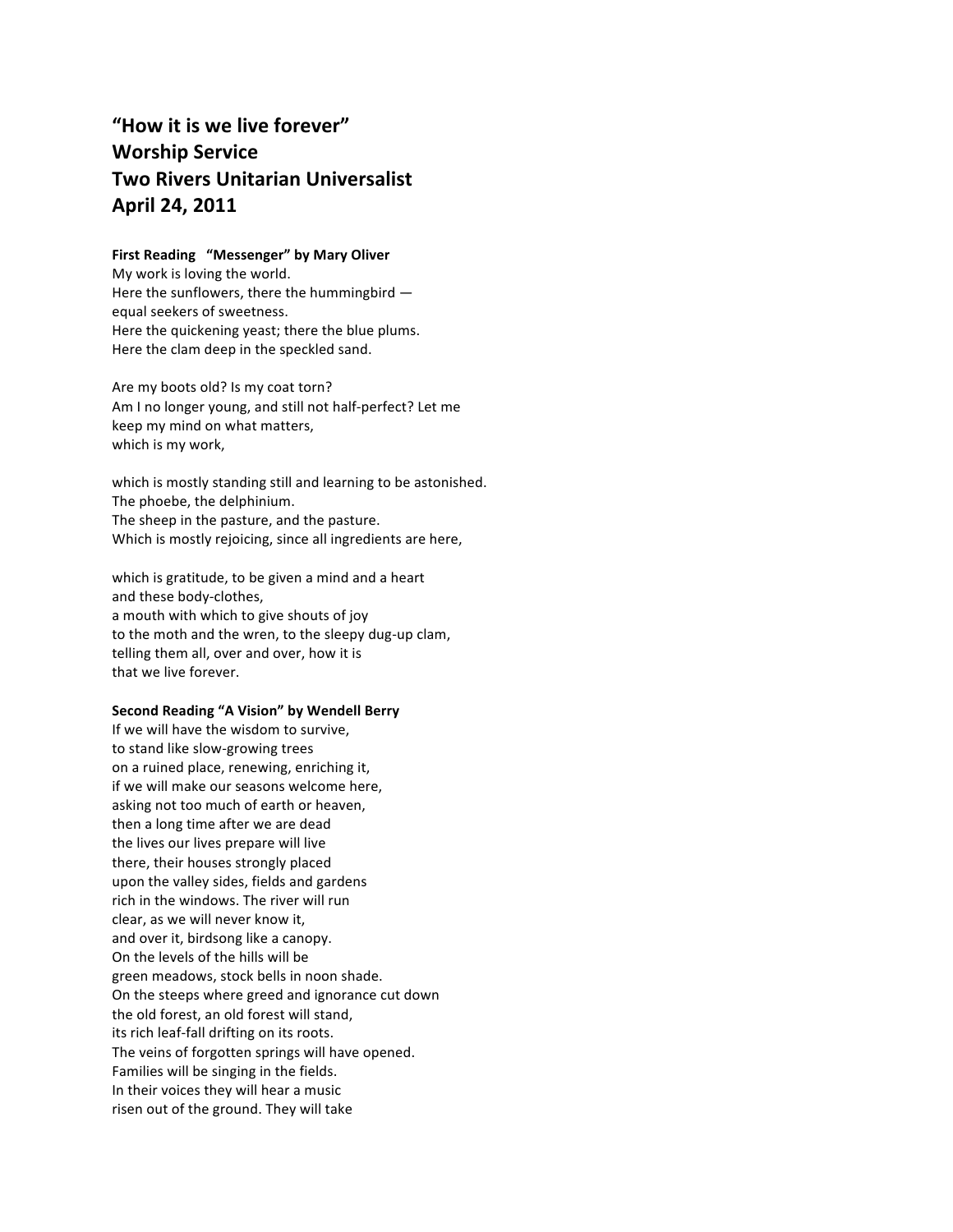nothing from the ground they will not return, whatever the grief at parting. Memory, native to this valley, will spread over it like a grove, and memory will grow into legend, legend into song, song into sacrament. The abundance of this place, the songs of its people and its birds, will be health and wisdom and indwelling light. This is no paradisal dream. Its hardship is its possibility

### Sermon "How it is we live forever"

In countless places of worship this morning, all across the world, people are shouting: He is risen!

These words sung into the air claiming a promise fulfilled and a promise renewed. He is risen! In Christian churches everywhere today, people come to praise miracles, and hope, and the great abundance of life.

As Unitarian Universalists, we too worship in praise of miracles, in all the many places we see them. And what is a miracle but something more beautiful than we ever imagined happening – actually happening? As liberals most of all in our love, liberal in our willingness to be astonished – we praise all those unexpected, unforeseeable gifts of life with great shouts of awe and holy surprise. And aren't miracles just everywhere when you think of them in this way?

He is risen! His friend, Mary Magdalene knew it first, we are told. And so she shouted it from every hillside, all along the road. He is risen! My friend, my teacher, my light, the light for us all. They tried to bring him to his end, but he lives on! He is alive!

Haven't we all wanted to make such a declaration? Haven't we all lost someone, someone great, someone who changed our life? Someone who gave our life hope and meaning?

In those early moments, when their absence seems to be everywhere  $-$  you cling to their graveside awaiting some sign that it was all a dream, and you call out in praise of the possibility, that gut feeling, that faith, that they either they never really left, or at least they will return and stay, and stay, and stay.

I don't just mean, death, though of course, that too. No also, those other losses. Those other endings, marriages, or friendships. Children grow up and leave, which is supposed to be a good thing. And before long, grandchildren, too. And parents are all of a sudden, just, small, and scared. Roles reverse, and we lead where once we followed.

It's not just people, either. It's our own bodies, and the way parts stop working the way they used to. And it's places, too. The plains once filled with prairies dogs – well they are still filled with prairie dogs, but also now filled with houses (which are really filled with life). A church too can disappear, as if suddenly – become not the church you fell in love with, the church you held in your heart as just right. We're all, always, losing something.

And so you fight these losses, these endings, with all your might, and believe things will just stay, and stay.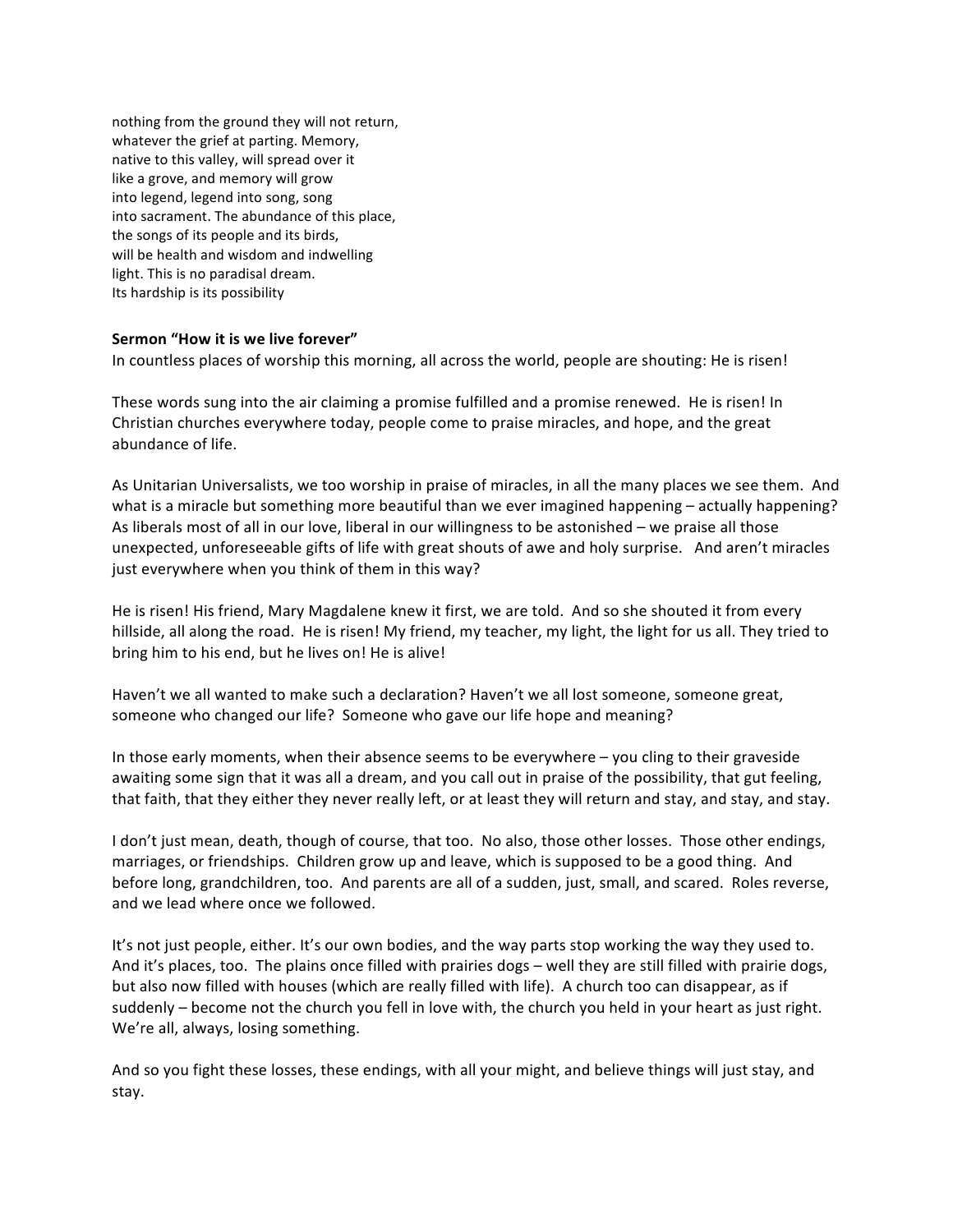They say it takes three years for the brain to adjust to a new reality after a big loss or ending. After you lose a spouse, or a longtime friend, three years for the brain to make new connections, literally create new nodes in your brain.

When I worked as a Chaplain last summer, I'd sit with families after they'd learned their loved one was dying. They'd look right at me, and tell me the whole story, the way their whole world had been remade in a flash – and even as they told me, I could tell it wasn't really real. My mom is dying, their words would say. She'll live forever, their bodies would say.

Some of them could even feel this discrepancy themselves. They'd get so annoyed at their own brains, for failing to accept what they knew rationally was true. They were relieved when I'd tell them there was good scientific reason for their resistance. Your brain takes three years, I'd say.

I imagine that's how the women were that morning around Jesus' grave. Past the initial state of shock, past that explicit denial. I mean, they brought spices and oils, stuff to mourn and mark the dead. They knew – rationally – he was gone. But they didn't *really* know. Somewhere, somehow, he was not in that grave, he was alive. He felt alive.

Roll back the stone, he'll live forever.

Most of us know this story, more or less – right? No matter our religious upbringing, most of us know something about the Christian Easter story. About this man, this teacher, Jesus dying, and then rising from the dead, three days later.

And perhaps we even remember that it was indeed women who were first to bear witness to this resurrection, this transformation. It's actually one of the most radical parts of the Jesus story – that *women* were the witnesses. Scholars are pretty convinced that this part of the story is historically accurate since no religion that wanted to have any influence at all would invent their own narrative such that *women* were such central figures.

But never mind that. Never mind that historical test. Nevermind a scientific lens. For this morning, set aside all that. Set aside this whole idea of belief, or disbelief, fact or fiction.

For this morning, whatever your feelings about this story might be, let's imagine this Easter story simply as a heart story. A story of these women first believing the best person they ever knew was gone – and then discovering, imagining the possibility, that he wasn't really gone at all. That he continued in some meaningful way. That he might live on, forever.

How is it that one might live forever?

First we come to know that we don't. That this life does end. That all life ends. First we bring the spices to the grave, and the oils, and we live with the reality that what we love, we will lose. What we know today as real, will fade silently into the air, like dust.

I'm not sure how often it happens, but this year, Earth Day falls during the Christian Holy Week. I was telling one of my friends that a calendar like that is a UU Minister's dream!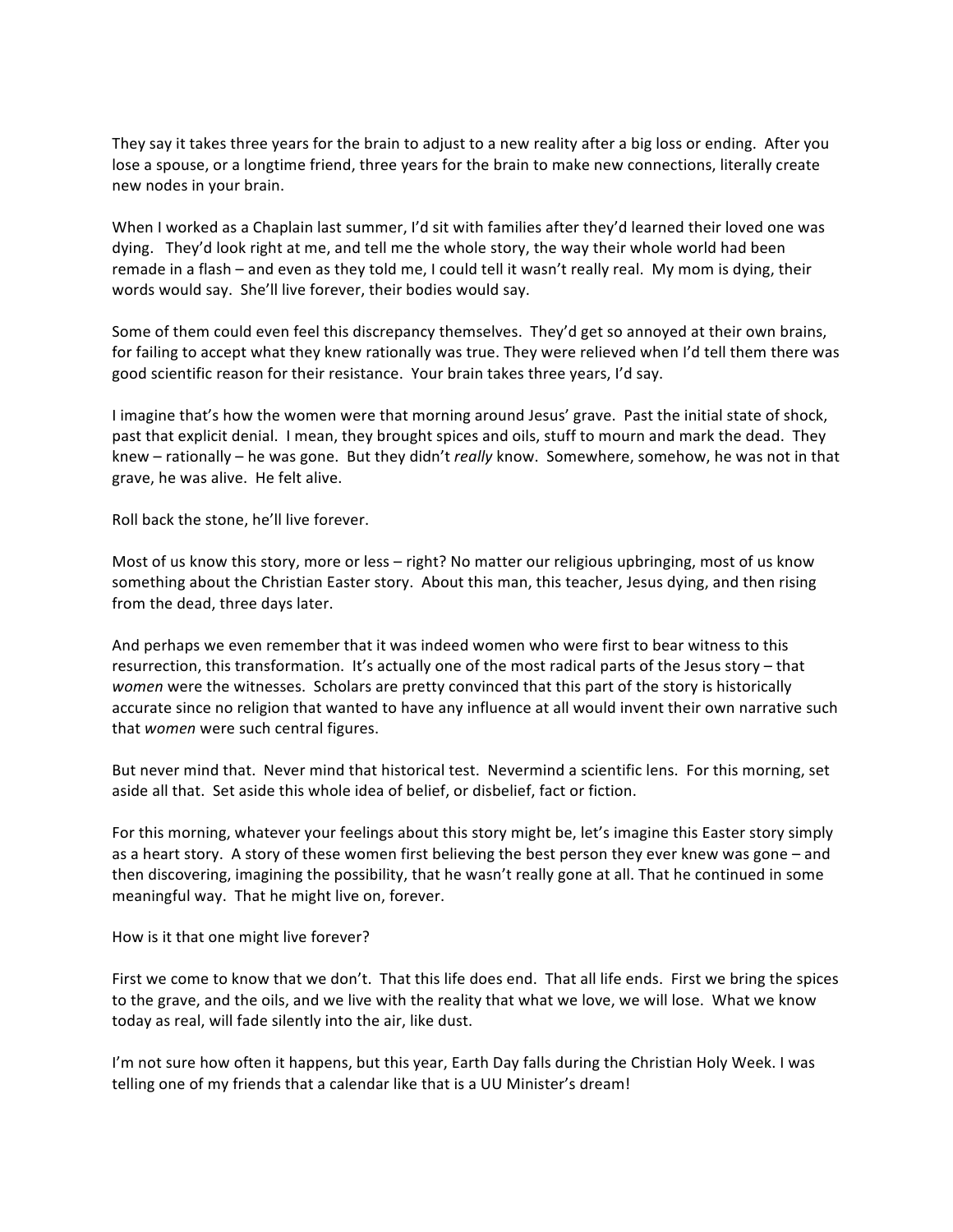Actually Earth Day coincided this year with Good Friday. The day Jesus died. The day of death. I think this overlap in holy days asks us to stay with the possibility of the earth's death. To really consider the way it is dying. The way we are killing it, innocent though it may be. Life giver though it may be.

And so we dig our hands into the dirt, and remember, our source. And we feel the winter's bitter cold overcome us, and understand exactly what it is we risk in all these politically imprisoned conversations about the air we breathe, the fuel we consume, the animals we fail to protect. We feel the danger in our sense of entitlement to use up that which offers itself to us again, and again, in grace.

It is dark here. In this kind of knowing. But know there is no meaning in rebirth if we do not truly know, and accept what it is we have lost, what it is we are always losing.

How is it that we live, forever?

About a year ago now, my mom called me to tell me the news about her buddy. Her buddy – that's her best friend since kindergarten. Going on sixty years later, they still lived within blocks of each other. Each with three daughters, with lasting and happy marriages. My mom's news – well, her buddy had cancer. Bad cancer, fast cancer. She maybe had 3, or 6 months. One minute, she was living a kind of ideal life – friends, children, grandchildren, a beautiful home, world travel. And then the next minute, she was dying.

Our reason fails us in moments like this. We learn quickly just how ridiculous the brain can be, how slow to understand that the world has been suddenly remade. 3 years? That's probably optimistic.

And sometimes our faith fails us, too. My parents are committed, life-long Catholics, but a promise of seeing her buddy in some other life wasn't much help to my mom on that day, or any of the days that followed. In the depths of aggressive chemo, hair loss, with her body just disappearing as if by the second, all she could say was: no. No, no, no, no, no, no, no, no.

Over those months, my mom would call me, angry, and heartbroken. And little by little, we began to talk about forgiveness.

I know, usually when we say forgiveness, we mean, people. But in this case, we meant, forgiveness of time. Forgiveness of the moment. And forgiveness of the universe for being so unfair, and cruel.

Because I could see, the other option, if not a life of forgiveness, well it wasn't *life*.

I mean, those few moments of life she had left with her buddy, they wouldn't be lived. They'd be avoided, and lost, and over, and there would be no getting them back. Living forever starts by living now. In this real moment. Letting go of what you wanted today to be and bring, and instead, just being here, as it is, already.

I forgive you, time, universe, life.

We usually talk acceptance. But acceptance can feel like you just have to incorporate in the new reality, rationally, using your brain. But I already told you how unreliable your brain can be! But to start with forgiveness. Well that's a practice that can make space in your heart for acceptance to come, eventually. And forgiveness *is* a practice of the heart.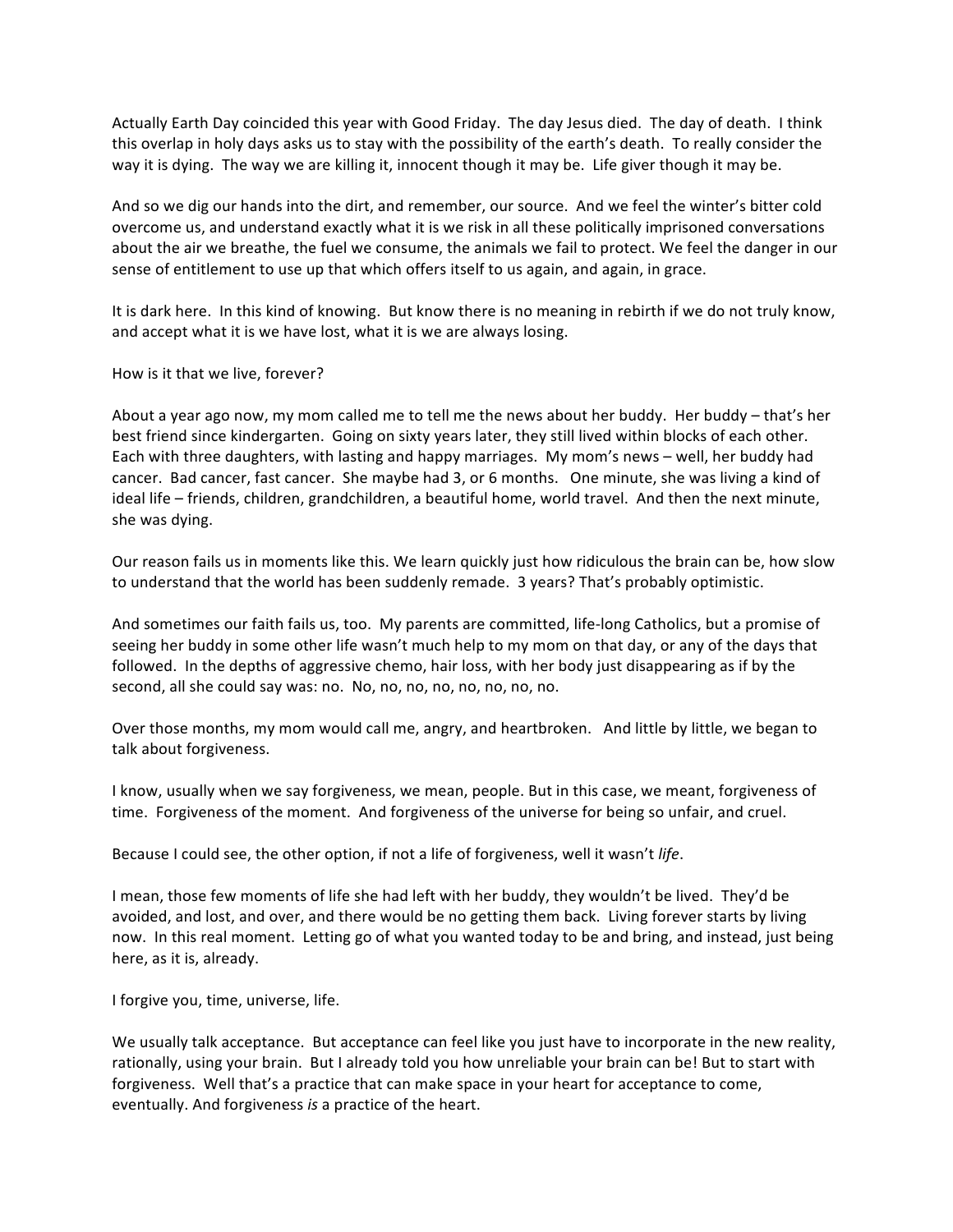Our brains can fail us, and our faith might fail us, but our hearts. Our hearts can hold us in these moments. Our hearts know some things, if let them guide us, and teach us.

Forgive them, we're told Jesus said as some of his last words before dying. Hanging on the cross, tortured, and innocent. Forgive them. Forgive this moment, for being something other than what you had in mind. Forgive this world for being not some kind of straight line from pain to pleasure, but a crazy mixed up mess of all of it, all at once. I forgive you, we might imagine the earth saying to us, over and over again, making space to hold us, whole.

How is it that we live forever?

We forgive, and accept the way life ends, and our brains start to build these new nodes. But then, something else happens. Like Mary Magdalene, suddenly we imagine something else.

We stand on this earth so resilient and responsive, we look up at that sun, we stare down that mountain, I mean *that* one, and we remember, constancy, and transformation.

We watch those tulips coming up yet again, I planted them years ago now, but they keep on coming, and somehow there's more of them every year, and they are in somewhat new places, and we remember, staring at those tulips, with astonishment, renewal, and rebirth.

And we know – and here's that praise worthy miracle again – our universe is filled with both limits and possibilities. What we think of as the end is filled with so much mystery, and we do not yet know what is to come. What new thing is being born, in the midst of all this rubble?

Last summer, I remember I told one woman, just moments before she was to go in for open heart surgery – her chest was to be opened up, and she was terrified. I said, the caterpillar is pretty sure it will always be a caterpillar, until one day, it's not.

How is it that we live *forever*?

I know the last time I was here, I said, I didn't think it mattered all that much, what happens after this life. Remember, the story of John Murray, and Thomas Potter? And the big religious question of their time had to do with who goes where, and why, after they die? And I said – that was their question. Not mine.

Oh, I haven't changed my mind since I was here last month. I still don't think the central religious question of today has to do with whether one's "Soul" goes to heaven, or hell, or how one ends up where, as if life is some kind of singular, one track line, as if life doesn't shoot out in all directions, all at once, forming and transforming, ending, and beginning, renewing and resurrecting, in one big beautiful entangled bloom.

## As if.

We know better, of course. We who live in these bodies, who travel in real time. Life does – go everywhere – all the time – in many directions, stops, and then starts, begins and then ends, and begins again. We know, there is a unity that makes all life, one  $-$  all at once, one.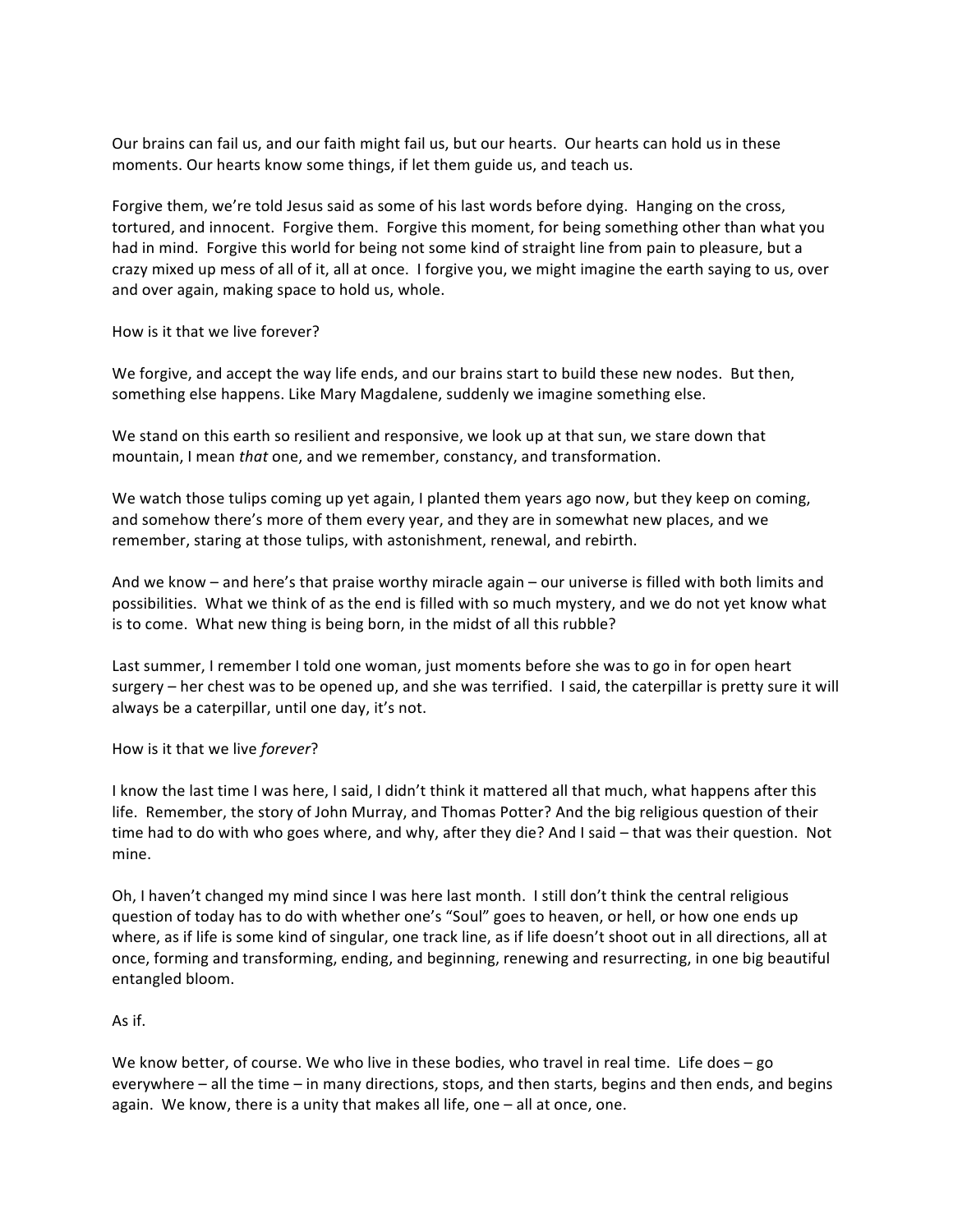We stand here in this little room, just a few of us in such a small corner of the world, in such a small and limited moment in the history of the universe - and we know that somehow this air we breathe is somehow, mysteriously inherited from the multitude of breaths taken by those who stood here many generations before, and somehow, maybe even more mysteriously, connected to the oxygen, and nitrogen, and carbon dioxide taken in and set free by people a few time zones away from us, right this very moment.

## {Breaths}

At one sudden and difficult death I was witness to last summer, in the middle of the shock and the pain of the loss, one of the nurses said to the family: I guess God needed an angel.

As she said it, I got this lump in my throat and I tried to breathe my way through the awful theology that statement represents to me, and instead back to the loving presence I hoped to embody for those now intimate strangers.

I didn't know their religious beliefs, actually. I had just met them, a few hours before. Maybe they were *all about* God needing an angel. But the son. He looked at me right then. Lost, and scared. And not at all consoled by the nurse and the idea that his father might now be an angel. And I took him by the hand, and I said: I don't know what happens, when we die. But I guess I imagine that somehow, he's less contained now, he's everywhere. He can be with you, everywhere. All the time.

Oh I know, it's not enough to overcome the body – the loss of that body, and the ways words form from their lips, and their unique breath, and the dawning reality that all that is over. But it is something to  $imagine$  – that rather than ending, we transform.

How is it that we *live* forever?

Or really, how is it that we *live* - at all? Whether forever, or for a day – and I hope you're hearing me say these questions are one, and the same. Just: How do we live? Eternally, temporally. How is it that we live?

Last December, a few days before she died, I wrote to my mom's buddy, to say thank you for being the friend she was to my parents, especially to my mom. I could imagine all the ways people were telling her to make sense of her life, and making promises about seeing her again, someday.

I'm not sure about heaven, I said. I am not sure it's even an appealing idea.

But I do know, my mom was a better person because of the way you loved her. And I know I am a better person because my mom was so loved, for so long, and so well. And so I know your life will go on, and on. And this is the best kind of immortality that I know.

What we give to others becomes our life today, and our life, like Wendell Berry says: "A long time after we are dead." The love we give the world. The hope we embody. What we teach. What we grow. What we plant, and what we sow.

Or what we don't.